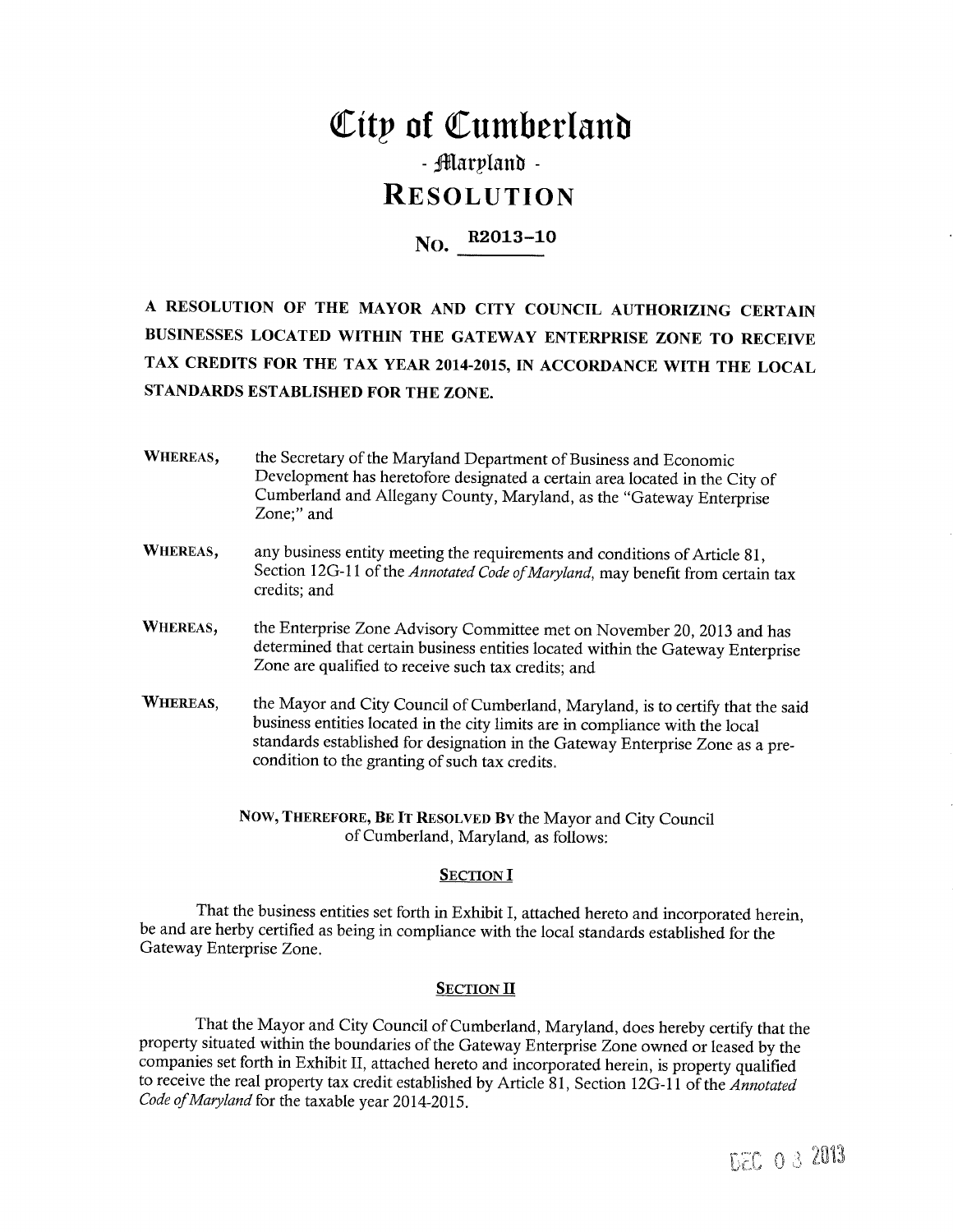BE IT FURTHER RESOLVED by the Mayor and City Council of Cumberland, Maryland, that this Resolution shall become effective on the date of its adoption.

GIVEN UNDER OUR HANDS AND SEALS THIS SPA res 2013, DAY OF  $\mathscr A$ 'Døem

WITH THE CORPORATE SEAL OF THE CITY OF CUMBERLAND HERETO ATTACHED, DULY ATTESTED BY THE CITY CLERK.

Attest:

Marjorie A. Eirich City Clerk

Mayor and City Conncil Of Cumberland Brian K. Grim Mayor

 $\overline{2}$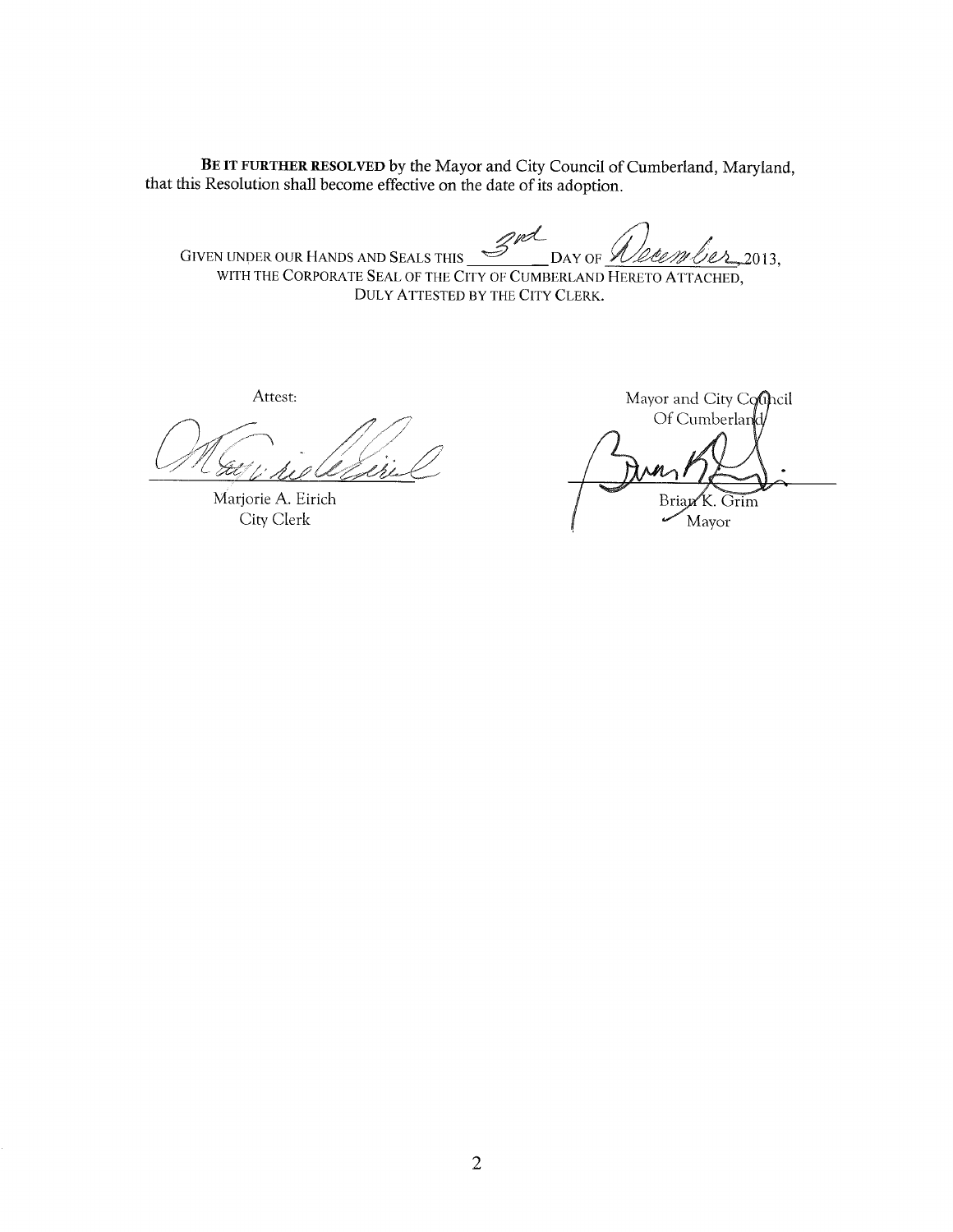## **EXHIBIT I** (Eligible for State Income Tax Credits 2014-2015)

123 S. Liberty Street, LLC (District Court Building) Carefirst Blue Cross Blue Shield CBIZ Benefit and Insurance CFBC Properties, LLC (New BC/BS at Commerce Park) Countryhouse Residence Cresap Automotice Machine Cumberland (Wineow St.) Hotel LLC/Concord Hospitality Enterprises Company (Fairfield Inns & Suites) Lincoln Contracting & Equipment Company (Somerset Steel) PharmaCare Institutional Services Rageway / R.H. Lapp and Sons, Inc. The Final Touch

 $\gamma$ 

 $\epsilon$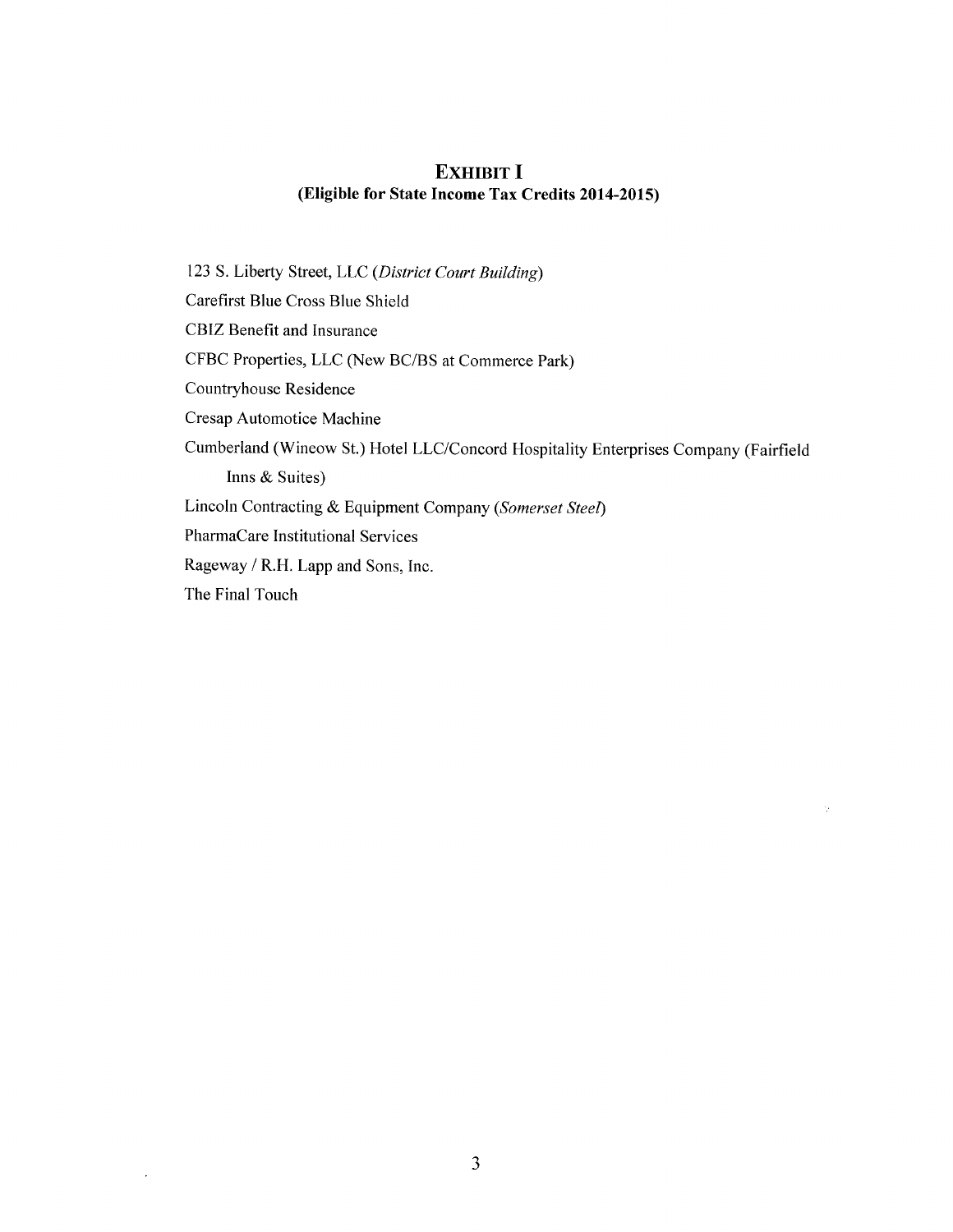### **EXHIBIT II** (Eligible for Local Property Tax Credits 2014-2015)

123 S. Liberty Street, LLC (District Court Building) 123 S. Liberty Street Cumberland, MD 21502

Carefirst Blue Cross Blue Shield 10 Commerce Drive P.O. Box 1725 Cumberland, MD 21502

CBIZ Benefit and Insurance 42 Baltimore Street Cumberland, MD 21502

CFBC Properties, LLC (Blue Cross / Blue Shield) 10 Commerce Drive Cumberland, MD 21502

l.

Countryhouse Residence 14 Cumberland Street Cumberland, MD 21502

Cresap Automotive Machine 631 North Mechanic Street Cumberland, MD 21502

Cumberland (Wineow Street) Hotel LLC / Concord Hospitality Enterprises Co. (Fairfield Inns & Suites) 21 Wineow Street Cumberland, MD 21502

Lincoln Contracting & Equipment Co, Inc. (Somerset Steel) 115 Elizabeth Street Cumberland, MD 21502

PharmaCare Institutional Services 3 Commerce Drive Cumberland, MD 21502